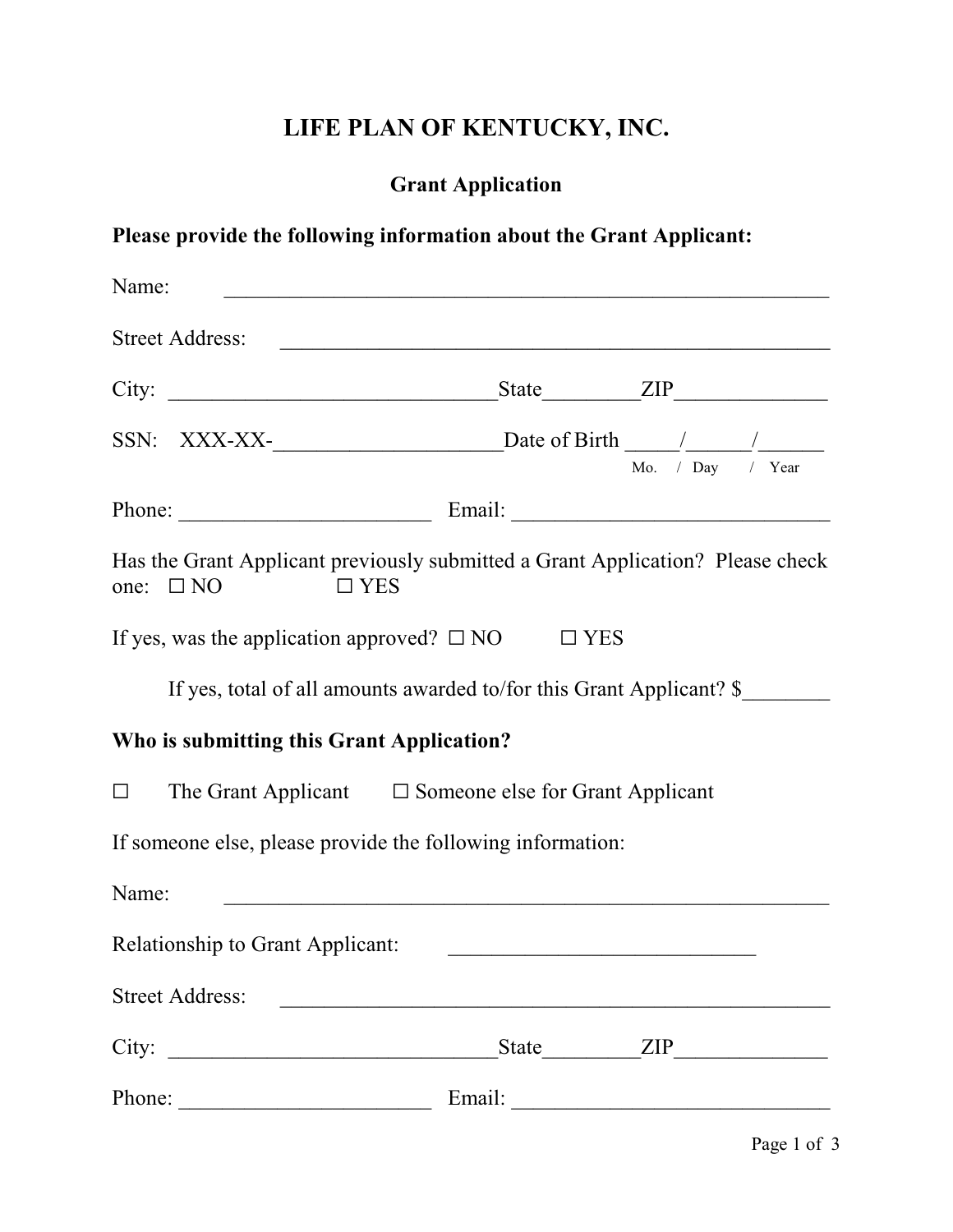**NOTE: If you are the legal guardian or conservator, or are acting under a power of attorney for the Grant Applicant, you must submit a copy of document(s) establishing this authority.**

### **Information About Grant Requested:**

| Amount requested: \$                                                                                                           |       |     |  |
|--------------------------------------------------------------------------------------------------------------------------------|-------|-----|--|
| Vendor/Service Provider Name:                                                                                                  |       |     |  |
| <b>Street Address:</b>                                                                                                         |       |     |  |
| City:<br><u> 1980 - Jan Barbara Barat, martin da basar da basar da basar da basar da basar da basar da basar da basar da b</u> | State | ZIP |  |
| Phone:                                                                                                                         |       |     |  |
| FAX:                                                                                                                           |       |     |  |

**Why is the grant needed and how will the Grant Applicant benefit from it?**

**Please list any and all other financial resources available to pay for the item or service requested.**

**If the grant awarded is less than the amount of the cost of the item or service, how will Grant Applicant pay the balance?**

**Is there anything else that might help us evaluate your application? If so, please attach am additional sheet if needed, but limit to 250 words.**